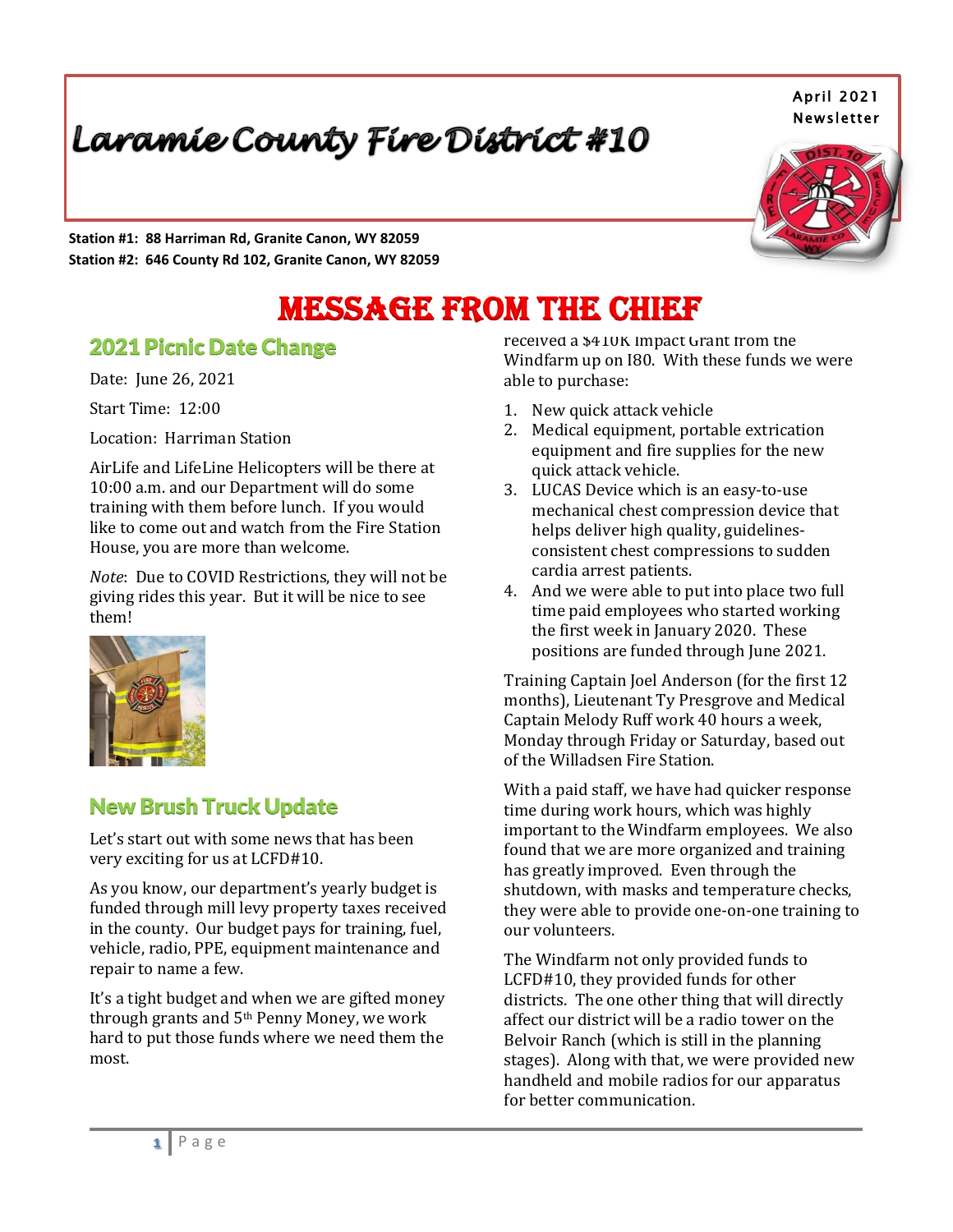We were blessed with funds that allowed us to make much needed improvements. It was a lot of work, but your volunteers never batted an eye in getting it done.

> **~~~~~~~** *\*\* Chief Paul Pomeroy \*\* 970.484.7024-Home / 307.220.0164-Cell [chief@lcfd10.org](mailto:chief@lcfd10.org)* **~~~~~~~**

### WE ARE SURVIVORS OF 2020

2020 is behind us now!

COVID 19 and SHUTDOWNS and MASKS and SOCIAL DISTANCING and WASHING HANDS and then WILDFIRES.

I hope 2021 is treating you all better!

I think we can all agree that even though we survived, the past year presented significant challenges we have never faced before.

We got through lockdown; then we learned how to be good at social distancing, washing our hands constantly and wearing a mask when appropriate. And just when we thought we knew everything, everything would change. Right?

And I do not know how many times I heard "I didn't know I was a hugger"!

I know we all felt like we were in uncharted territory this past year. COVID19 certainly made me feel that way.

As your fire chief, I worked with our team to figure out how to keep operating and responding safely. I am so proud of our team because it seems we made leaps and bounds with all that going on this past year. Safely.

Besides the heart-breaking losses that many experienced, maybe the worst part for most of us was not being able to be with family, neighbors, or friends.

2020 also brought to us an overwhelming fire season due to such a dry year. Starting August 13, we began watching the Cameron Peak Fire. September 17, the Mullen Fire blew up. After a while, we learned how to deal with the daily smoke. Watching the daily updates and the

losses that were felt due to the fire by many families was heartbreaking.

But here we are, doing things a little more differently, but we are still here to meet the needs of our district.

As time goes on, I look forward to seeing you all this year.

> **~~~~~~~** *\*\* Chief Paul Pomeroy \*\* 970.484.7024-Home / 307.220.0164-Cell [chief@lcfd10.org](mailto:chief@lcfd10.org)* **~~~~~~~**

### Remembering Bill Newbern

We wanted to take a minute to remember an old friend. Each month when Bill would walk into the monthly board meeting, it was like watching John Wayne walk into the room.

Our friend William "Bill" R. Newbern, 71, passed away December. 1, 2019 in his favorite chair during a Wyoming blizzard at his Hiding Cow Ranch in Granite Canon.

Time has passed, but we sure miss him and think of him often. We have not had a chance to express our memories of him in our newsletter. And we felt that repeating a part of his obituary was the best way to present the life story of our friend Bill:

*"Born Oct. 1, 1948, in Abington, Pa., Bill was the third child to loving and doting parents, Thomas H. and Kathryn-Kitty (Early) Newbern II (both have preceded Bill in death). Bill was raised in the Orwigsburg, Pa., area and graduated from Valley Forge Military Academy in 1966. He attended college at Pennsylvania State College and Casper College in Wyoming following his passion to be a cowboy.*

*Bill worked for Tom Fuller and Bob Anthony at Willow Brook Farms in Catasauqua, Pa., where he rode horses by Joe Cody that were campaigned for many AQHA Honor Roll reining and performance championships. After completing his twin engine and instrument pilot rating, Bill became the pilot for Willow Brook Farms, Charlie Pishock's Summit Trailers and regional commuter airlines.*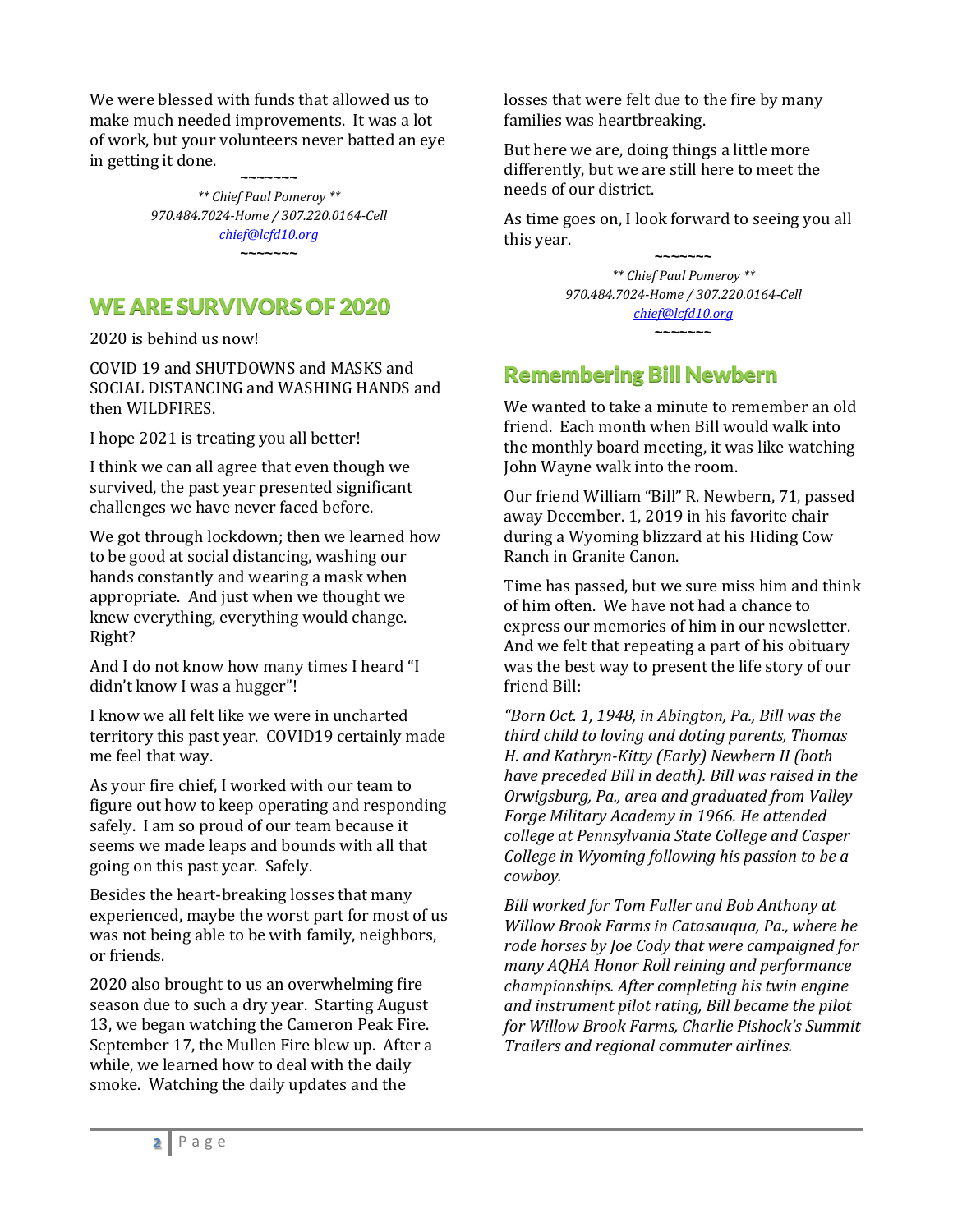*In Florida, Bill owned a charter sport fishing business and a commercial fishing operation. He left Florida with the love of his life to return to Wyoming and follow his heart where he could be the cowboy he always wanted to be.*

*Bill's life was one of passions and indeed many adventures! Often taken for John Wayne because of his size, similar build and looks, Bill was a gentle and kind giant with an incredible wit that was truly loved by all who knew him. His example of a life well lived includes his many friends from the east coast to Wyoming and the West to south of the border – whether as the esteemed "Captain Bill" of his many years with his sport fishing business in Florida; as the highly respected pilot "El Grande"; to his pride as a cowboy and treasured stewardship of his Wyoming Hiding Cow Ranch. Bill and Pat had always shared the dream of having their own special place where their horses could graze with a creek running through the middle, and they were blessed to share this very dream together the past 18 years.*

*Bill simply enjoyed life, his family and friends through his love of horses and love of the land, love of music and his fiddle playing, boot scootin' around the kitchen (or anywhere). He was a talented cook and foodie extraordinaire – and with a twinkle of an "old salt sea dog" in his ocean blue eyes – is now ever riding the trail of his cowboy heart's dream.*



*Bill is survived by Pat, the love of his life; stepdaughter, Johanna (Patrick) Duzik; grandchildren, Blake and Alice of Cheyenne;* 

*stepson, Benjamin (Nicole) Metcalf; grandchildren, Beckett and Cadence of Frederick, Colo.; kindred sister, Karla Warren of Cheyenne; brother, Thomas H. (JoAnn) Newbern III of Long Beach Island, N.J.; sister, Valerie Kline of Hilton Head Island, S.C.; Bill's ranching partner, Arlo the ranch doggie; and his horses, Willy and Tuffy."*

#### Reminder: ISO Letter for Insurance

Please find a copy of the letter from ISO to share with your insurance company at: **[http://www.lcfd10.org/iso\\_information](http://www.lcfd10.org/iso_information)**



### Fire Season Is Around the Corner!! Prepare Your Home

Over the years, we have worked with many of you on how to prepare your home in case of wildfires. As a reminder and for those new to our community, there are many risk reduction steps that can make your home safer during a wildfire

The National Fire Protection Association (NFPA) has a ton of great information Please visit:

[https://www.nfpa.org/Public-Education/Fire](https://www.nfpa.org/Public-Education/Fire-causes-and-risks/Wildfire/Preparing-homes-for-wildfire)[causes-and-risks/Wildfire/Preparing-homes-for](https://www.nfpa.org/Public-Education/Fire-causes-and-risks/Wildfire/Preparing-homes-for-wildfire)[wildfire](https://www.nfpa.org/Public-Education/Fire-causes-and-risks/Wildfire/Preparing-homes-for-wildfire)



**~~~~~~~** *\*\* Wanda Pomeroy, Admin Captain \*\* 307.631.3265 - cell \*\* wanda.pomeroy@lcfd10.org \*\** **~~~~~~~**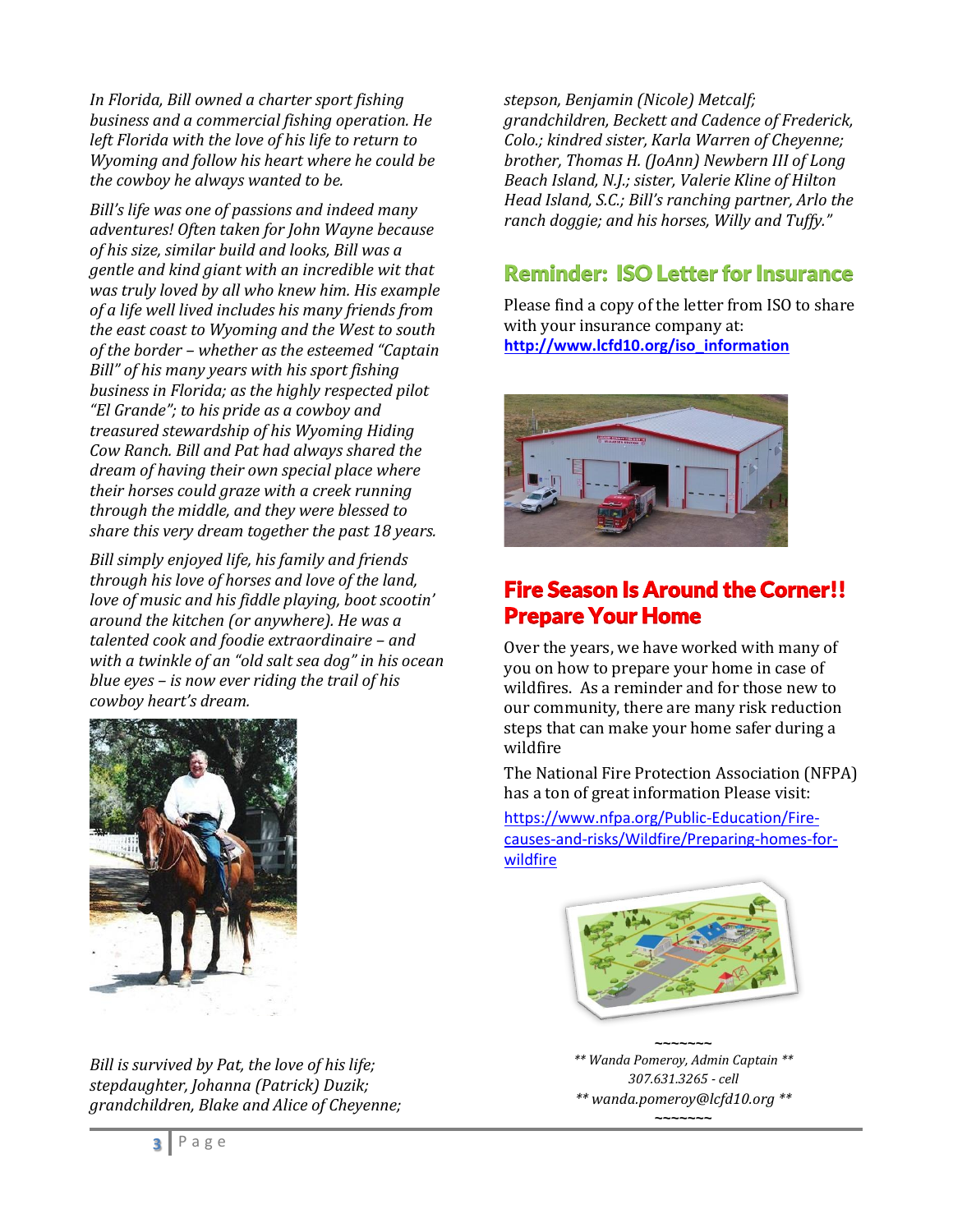### Speaking of Fire Season

The article below was sent to us by a neighbor in our district, Karin Schubert. Last July we were called to a grass fire that was southwest of Willadsen Estates Karin lives farther behind that area and was told to evacuate. She felt compelled to share with all of you because we always think we "are" prepared or that it will never happen "me".

#### Here's her story:

Nothing prepares you for looking up from your computer and seeing flames and smoke on the mountain outside of your window. Thus began the fastest packing job of my life and three hectic days praying and hoping that the LCFD #10 firefighters could keep the fire from spreading.

This was actually my 3rd fire on Saddleback Mountain and I thought I was more prepared for it. When Fire Chief Paul Pomeroy contacted me and asked us to be ready to evacuate, I jumped to it. It was not hard to identify the belongings that meant the most to me and to pile them in the car- we all know instantly what is important and what is not. As I imagined the fire headed towards the house - the biggest lesson of my life came charging towards me instead.

I have read some Firewise publications provided to us by our Fire Department at one of the July Community picnics. I earnestly made some changes, like piling the firewood away from the house, but I did not stay on top of it and now some very un-firewise situations had developed. For example:

\*Why did we need those pallets next to the house last winter. I can't even remember, but they are still there. So is the firewood we did not burn…

\*Why did I ever think that wood chips were a great idea to brighten the walkways around the house?

\*Why did I build all my windbreaks for my yard plants out of wood when I could have used brick?

\*And, where is the extra cage for the pet finches? I have no idea…in storage?

Oh, the list goes on, but my message learned is short and to the point. Keeping your home Firewise AND fire ready is an ongoing effort throughout the year and Spring cleaning must also include Firewise cleanup outside. I was not ready and am very grateful for all of the hard work by the volunteers of the LCFD #10 and other cooperative agencies to contain and put the fire out. Without them I could have lost my home. I encourage all my neighbors and friends to visit the LCFD #10 home page to find and revisit some Firewise links and think Firewise all year long!

#### **Saddleback Mountain**

Saddleback Mountain is a prominent feature three miles south of I-80 on the Harriman Road. Many residents in this area may have seen the visible fire smoke on Saddleback Mountain during the second week of July, 2020. The fire was caused by lightening on the northeastern ridge. Karin Schubert treated some of the firefighters to a tour of the teepee ring site on the mountain. It may be of interest to you that this unique feature attracted Native American people long before it was used for cattle grazing, as a sheep run and for a railroad communication tower. A University of Wyoming archeology study identified extensive and concentrated teepee rings on the eastern side of the mountain that indicate its use as an important summer hunting camp. At one time, buffalo roamed all of this area and Saddleback Mountain was a perfect location to scout the surrounding terrain in every direction. The site had everything they needed: shelter from the wind, two nearby permanent streams, a spring fed stream meandering below the campsite, wood, a wide variety of plants, plentiful wildlife and it was a defensible space with great lookouts. The teepee ring site crosses land owned by Ellie Prince and Karin Schubert. They are working to preserve the valley with the site for future generations to study and are happy to announce the fire activities did not disturb anything. It is on private property but if any LCFD #10 community members wish to see the site, contact Ellie Prince (307-630-0754) or Karin Schubert (307- 701-4321) for a guided visit (by appointment only).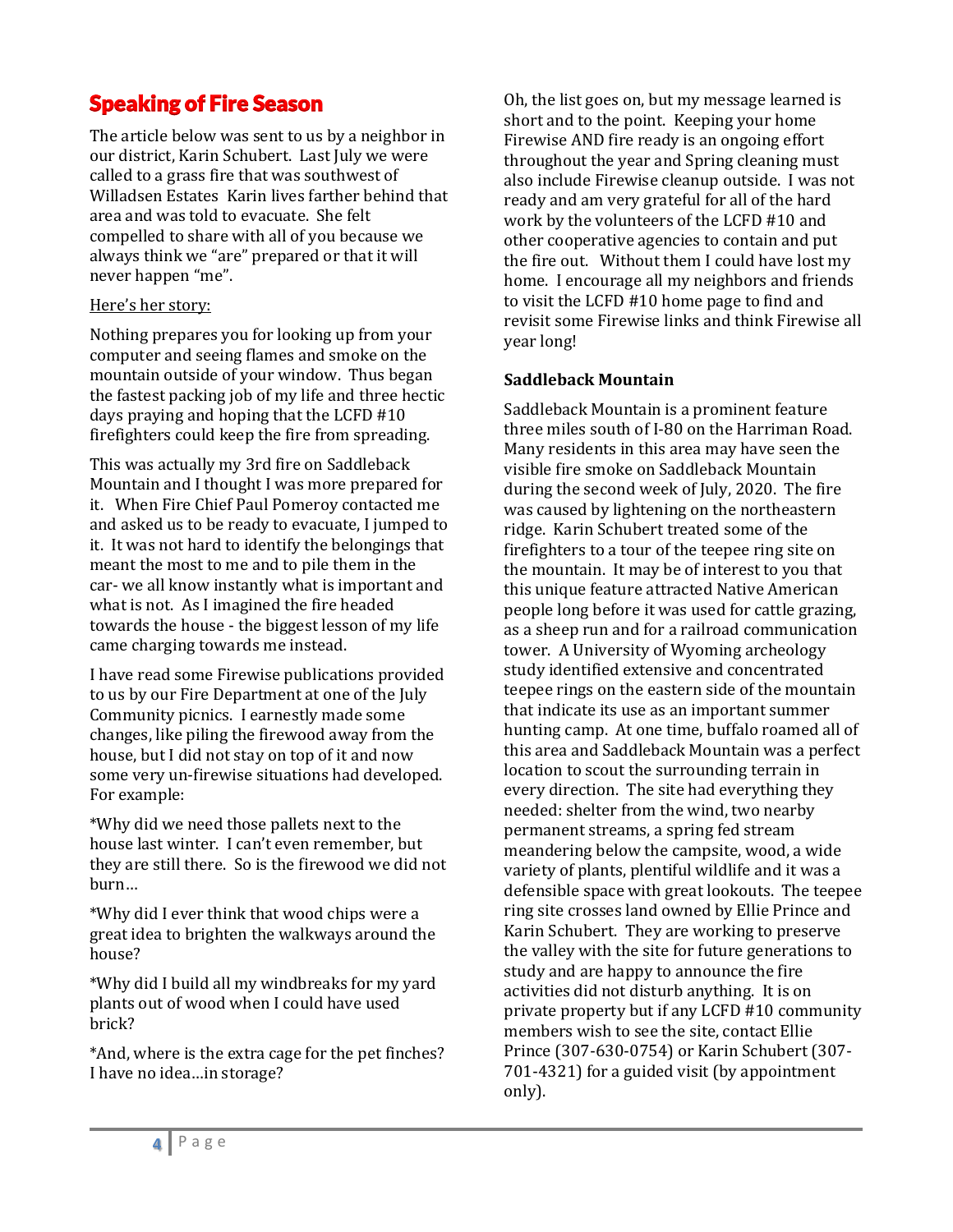### **Recruiting**

#### **FREE TRAINING!**

How can you help protect the lives and belongings of your family members and neighbors? Volunteer with Laramie County Fire District 10 department. What skills, knowledge, and abilities do you enjoy? We have five different ways you can join.

**Wildfire Fighter**: Control and suppress wildland fires. Collaborate with other firefighters as a member of a crew. Extinguish flames and embers using hand tools and water pumps.

**Emergency Medical Response**: Answer emergency medical calls to provide immediate basic life support care for ill and injured.

**Basic Firefighter**: Protect the public in calamity conditions. Respond to an emergency calls such as structure fires, auto accidents, and rescue situations.

**Support Staff**: Perform minor maintenance on vehicles, inspect fire station equipment, operate fire department apparatus, assist in public education, and facilitate training.

**Auxiliary Member**: Organize efforts in fundraising, plan the annual picnic, organize the Christmas party, coordinate snacks, and manage station house keeping.

### Joel Anderson Retires from LCFD#10

Joel and his wife drove into this communtiy about five years ago or more and blessed us with his knowledge and grace.

He made it up the ranks and ended his carrier with LCFD#10 as one of our first paid staff. His military background gave him the tools as our Training Captain that we so needed. I had to make him our training captain because (as some of you may know) he would go knocking on doors recruiting for the fire department in his spare time! So with growth came the need for more in-depth training.

He has been a good friend, good neighbor and a great team member for our District.

This man left a mark and we are sure going to miss him.

We all wish him and his lovely wife Zelda the best of luck in their upcoming move and many happy new adventures!

> **~~~~~~~** *\*\* Chief Paul Pomeroy \*\* 970.484.7024-Home / 307.220.0164-Cell [chief@lcfd10.org](mailto:chief@lcfd10.org)* **~~~~~~~**

### 2021 LCFD#10 Update By Lew Gray, LCFD#10 Board

#### **SUMMARY:**

The Laramie County Fire District #10 (LCFD#10) is trying to continue the employ our only two fulltime firefighters/EMTs to maintain the much higher level of service and response to the needs of our fire district. We have benefitted from the enhanced service of two fulltime employees over the last year. Their employment was for a temporary term (1.5 years) to coincide with the installation of Roundhouse Energy's 82 wind turbines within our fire district. The impact funding for those two fulltime positions expires on June 30, 2021 and LCFD#10 will not have sufficient revenue to continue their employment much past that date. Several years from now increased Ad Valorem tax revenue will enable the district to employ two full time firefighters/EMTs, but in the interim our tax revenues will fall short by about \$106,600.

#### **BACKGROUND:**

LCFD#10 covers 168 square miles about 17.5 miles E-W and 9.5 miles N-S. Our district has a total population of less than 300 people at an average age of 60 and a median age of 65. Interstate-80 and three major east-west lines of the Union Pacific Railroad transects the district. The industries and businesses in our district are: several large wind-farms with well over 100 wind turbines, some oil & gas wells, two aggregate quarries and one gun range. There are no stores or gas stations in the district. There are about 140 homes, but only about 100 are full-time residences. The primary land use in the district is ranching. Our district is mostly rolling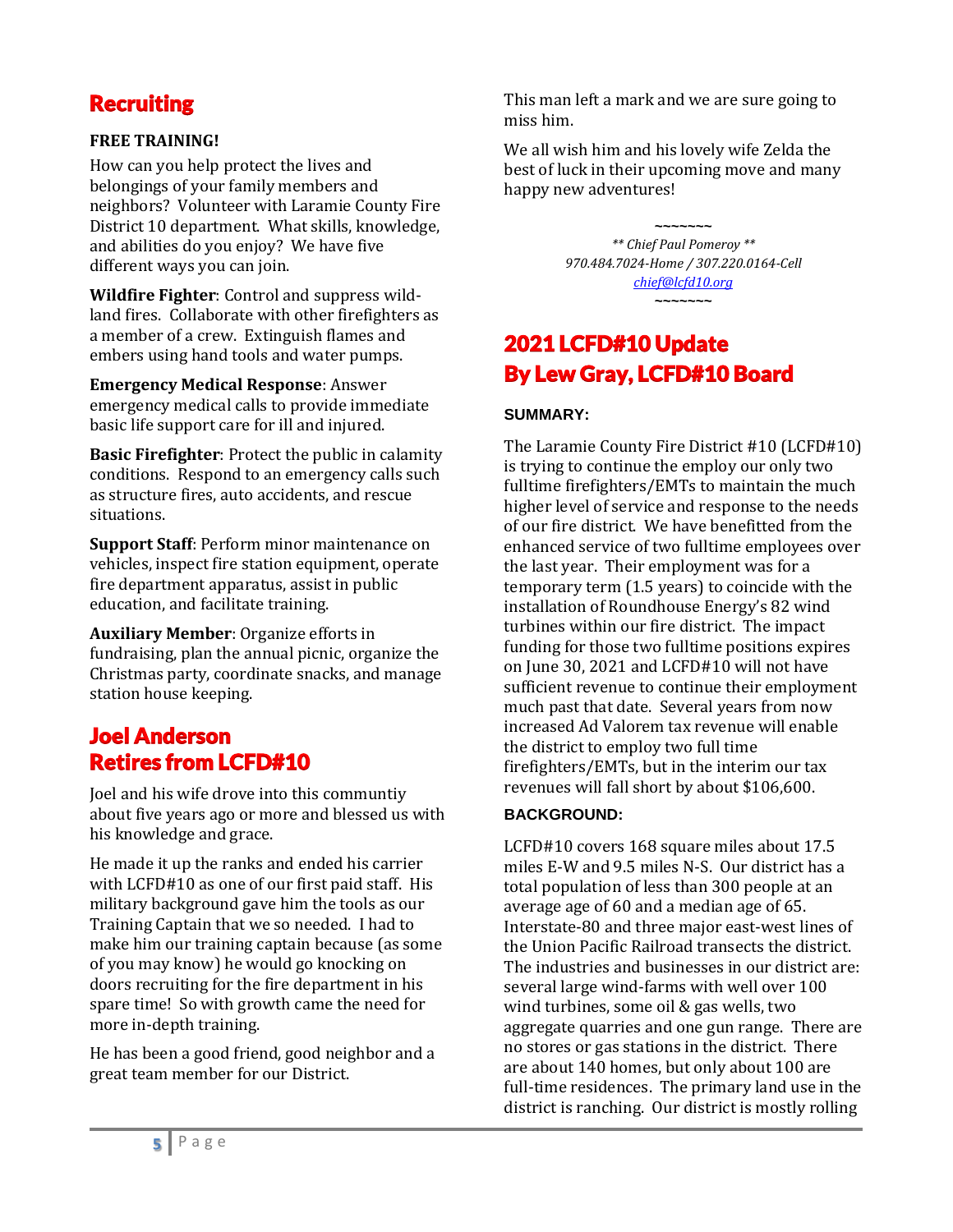grasslands with some shrubs and Ponderosa forests in the higher southern and western parts of the district.

There are two fire stations in the district, the Harriman Station in the SW corner and the Willadsen Station about mid-way on the northern portion of the district adjacent to I-80. LCFD#10 has an ISO rating of 8B within five road miles of our two stations and a 10 rating throughout the rest of our district. The Willadsen Station is also a designated Red Cross shelter. LCFD#10 has a total of 11 vehicles (2 command vehicles, 2 engines, 2 forestry trucks, 2 water tenders and 3 quick attack trucks). LCFD#10 now has 20 firefighters trained to respond. Some of our capabilities include: public education, incident stabilization, EMS basic life support, wildland firefighting, vehicle fires, auto accident extraction rescue, structural firefighting, hazmat mitigation, mutual aid and train emergencies.

While our district has very few residents and even fewer businesses, it supports two major transportation infrastructures responsible for much of the nation's east-west transportation traffic (I-80 & three east-west mainline tracks of the UPRR). I-80 traffic is responsible for about 13,000 vehicles traversing our district daily and much of that is truck traffic. This portion of I-80, east of the I-80 summit, is especially notorious for poor winter weather conditions and multivehicle accidents. A severe blizzard in April 2015 contributed to a 70-vehicle accident on I-80 near Harriman Road where 19 people suffered injuries. It was reported that, "Emergency responders experienced great difficulty trying to reach the pileup scene to assess the situation and care for the injured." Following that event, Laramie County built LCFD#10's Willadsen Fire Station in 2016-2018 at the Harriman Road and I-80 intersection (mile post 342). The next responding fire station west of there is at least thirty miles up over the I-80 summit and down in the town of Laramie, WY. The vast majority (57%) of LCFD#10's emergency calls are accidents and incidents associated with I-80 and over two-thirds of those calls require a medical response. An additional (5%) of incidents are related to the RR. 29% of LCFD#10's calls are for fires and

about a quarter of those are associated with I-80 and the UPRR.

Volunteers that live in or near our district are hard to come by because of our tiny resident population and their elevated age. Good weekday emergency response services are further restricted because many of our volunteers are working outside our district during weekdays and cannot responding to emergency calls in a timely manner if at all.

In late 2019 till mid 2020 Roundhouse Energy built 82 wind turbines on the east half of LCFD#10's district as a part of their "Phase I" development. Impact funds for this project afforded LCFD#10 the ability to acquire a quick attack "brush" truck and hire two fulltime EMT qualified firefighters, to cover weekdays, for the duration of the expected construction period (ending in mid 2021). Prior to 2020 LCFD#10 had been an all volunteer fire department with very limited emergency medical expertise (1- EMT).

#### **IMPACT ON DAILY OPERATIONS:**

By having fulltime emergency response personnel covering weekdays, LCFD#10's weekday response times have been reduced by 30 minutes and the number of calls answered in 2020 vs. the prior two years increased by 31%. Targeting the weekday hours between 08:00 and 16:00 (23.8% of all hours in a week) enabled LCFD#10 to respond 30 minutes faster on 30.4% of all calls in 2020. The other 76.2% of the hours in a week our volunteers are more readily available to promptly respond to calls. This has enabled LCFD#10 to be the first EMT/firefighter responder throughout our district and in an additional 32 square miles to the west and southwest of our district. LCFD#10's paid staff are the first responders covering a twenty mile stretch of both I-80 and the three UPRR mainline tracks through and on west of our district, a geographic response area of over 200 square miles. Having fulltime employees has the added benefit of keeping our emergency response vehicles and equipment more reliable and available. The two fulltime firefighters/EMTs have also increased our training and recruiting of existing and additional volunteer firefighters and EMTs. During this time the department has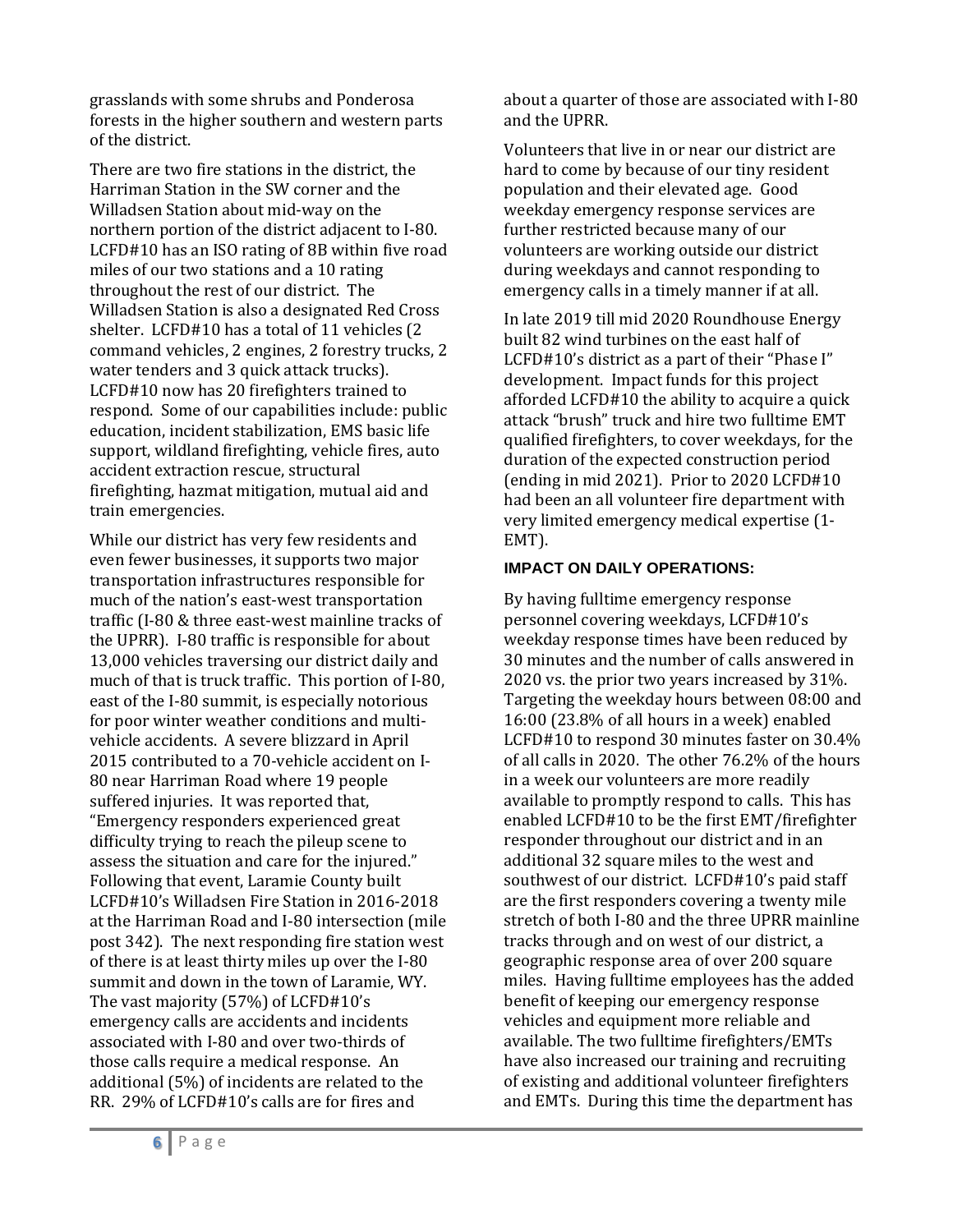grown from 13 to 20 total members and from one EMT to four. The increased EMT qualified members are much better suited to answer the medical response calls in our geographic response area (56% of all calls and 68% of all I-80 calls require a medical response). In 2020 LCFD#10 was able to qualify thirteen firefighters in wildland firefighting and three firefighters in advanced wildland firefighting; in 2019 we only had eight wildland firefighters and zero advanced wildland firefighters trained and qualified.

If LCFD#10 is unable to maintain our two fulltime firefighters/EMTs we fully expect our weekday response times will be 30 minutes longer and our ability to respond to emergency calls will drop to previous levels (31% lower). Our equipment availability, recruiting and training/qualifications will likewise suffer.

#### **FINANCIAL NEED:**

The existing impact funding for our two fulltime EMT/firefighters is temporary and will expire on June 30, 2021, while increased tax revenue from the wind turbines will only start to increase beginning in 2022. This revenue shortfall is further exacerbated by a \$7,248 annual reduction from our historical tax revenue over the next four years due to crediting back overpayments made by Martin Marietta's Granite Canyon Quarry operation.

The Corriedale Wind Energy Project built an additional 21 wind turbines in our district late in 2020 and more projects are planned in 2022, but these smaller wind turbine projects are not required to pay any impact monies. Future additional Ad Valorem tax revenue will be available to LCFD#10, but that will ramp up over the next several years.

LCFD#10 has two mutual assistance agreements with adjacent fire districts, outside our County/State, where LCFD#10 is able to respond before they do (examples: Livermore Fire District in Larimer County CO. and Albany County WY.) LCFD#10 provides and receives mutual aid with the other fire districts in Laramie County WY. None of these agreements have any monetary compensation, just mutual aid like a good neighbor's help in times of need.

We have seen the increased benefits of serving our area's people and infrastructure needs while simultaneously incurring additional infrastructure to serve and protect. Those increased benefits are not sustainable, because we are forecasting a short-term (three year) reduction in revenue; reduced short-term historical Ad Valorem tax revenue and delayed increased Ad Valorem tax revenue that also coincides with the loss of the Roundhouse Energy impact funding that afforded paying the two fulltime emergency response personnel on a temporary basis (1.5 years).

Wyoming's and Laramie County's ability to help LCFD#10 through this financial hardship is compromised by their significant loss of revenue from coal, oil & gas production and Covid-19's decreased revenue impact.

LCFD#10's normal community fundraising activities (usually several thousand dollars per year) were completely shut down during all of 2020 due to Covid-19 constraints.

LCFD#10 is seeking other revenue sources to bridge our short-term revenue shortfall. Future increasing Ad Valorem tax revenue, from all the added wind turbines, will enable LCFD#10 to afford these two fulltime employees well into the foreseeable future. (See LCFD#10's Budget Projection Table below.)

#### **COST:**

The full cost (salary, benfit costs, taxes and insurance) for LCFD#10 to have two fulltime emergency response personnel covering weekdays is \$110,000 per year. LCFD#10's historical operations revenue from Laramie County has been \$106,000 per year for an all volunteer fire department. This current budget year Laramie County support was reduced to about \$100,900 vs. our budgeted \$106,000. LCFD#10 is budgeted to receive \$109,000 to support payment for fulltime employees from the Roundhouse Energy Project impact fund. Increased Ad Valorem taxes are based upon the Roundhouse Energy permit application estimates. Actual numbers will not be available till May or June of 2021 (per Laramie County's Tax Assessor's Office). This financial support, that enabled LCFD#10 to hire fulltime firefighters/EMTs for the duration of the